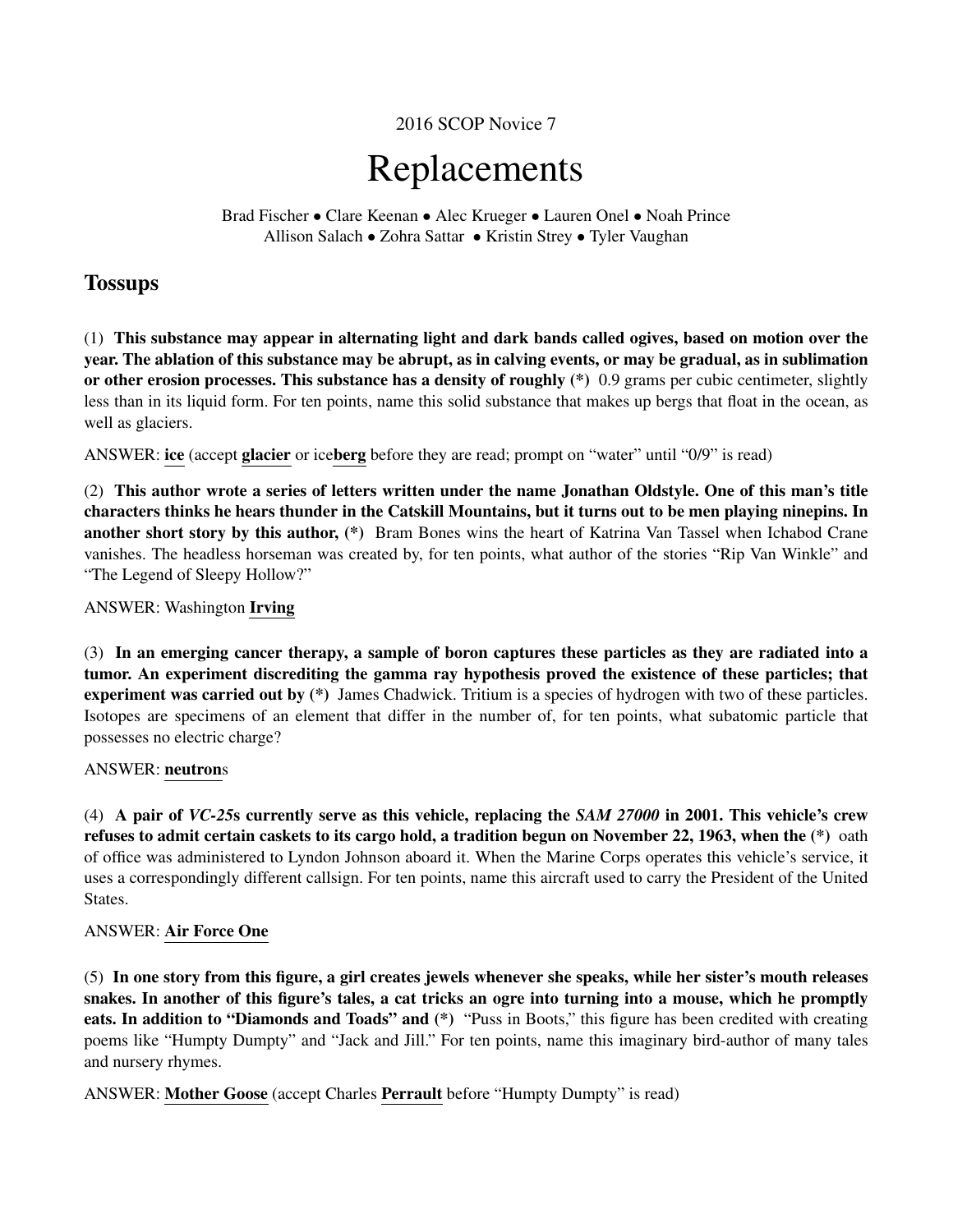(6) The angle between vertices of a regular one of these shapes is approximately 109.5 degrees; that number is familiar to organic chemistry students, as molecules of methane take this shape. This is the only (\*) Platonic solid that is its own dual and the only one in which each vertex is equidistant from the others. For ten points, name this simplest Platonic solid, a triangular solid whose name reflects the fact that it has four vertices and four faces.

ANSWER: tetrahedron (prompt on (triangular) pyramid)

(7) A decade after this system first opened, it was expanded to connect to Oneida Lake, and a 20th century improvement on it implemented, rather than ran parallel with, the Mohawk River. A thenhighly-inexperienced Benjamin Wright oversaw the construction of this system, which (\*) DeWitt Clinton controversially supported. For ten points, name this canal that opened in 1825, greatly simplifying east-west transport across New York state to a namesake Great Lake.

# ANSWER: Erie Canal

(8) These plants, also known as tracheophytes, generate via a diploid sporophyte phase, as opposed to the haploid gametophytes used by liverworts. These plants have a protective waxy cuticle, and their lignified tissues allow them to grow (\*) tall. Trees and flowers, but not mosses, are examples of, for ten points, what type of plant that transfers nutrients and water through a namesake tissue system consisting of phloem and xylem?

#### ANSWER: vascular plants

(9) Description acceptable. This 1997 event revoked a perpetual lease established by the 1842 Treaty of Nanjing. Like a similar event involving Portugal, this event was made possible by the development of "one country, two systems" theory, which blends socialist policies with capitalism in (\*) Special Administrative Regions. Tony Blair and Jiang Zemin oversaw, for ten points, what event in which the British handed over sovereignty of a very densely populated territory on the Pearl River to China?

ANSWER: transfer of Hong Kong from the United Kingdom (or Great Britain, England, etc.) to the (People's Republic of) China (accept anything that describes Hong Kong no longer being British and/or Hong Kong becoming Chinese)

(10) The middle section of Baudelaire's *Les Fleurs du Mal* is titled for this substance. In a novel partially titled for this substance, Leo attempts to build a "happiness machine" and (\*) Douglas Spaulding spends his summers in Green Town. Omar Khayyam's *The Rubaiyat* famously proclaims the need for "a jug of [this], a loaf of bread, and thou." For ten points, name this substance, a *Dandelion* variety of which titles a Ray Bradbury novel.

ANSWER: wine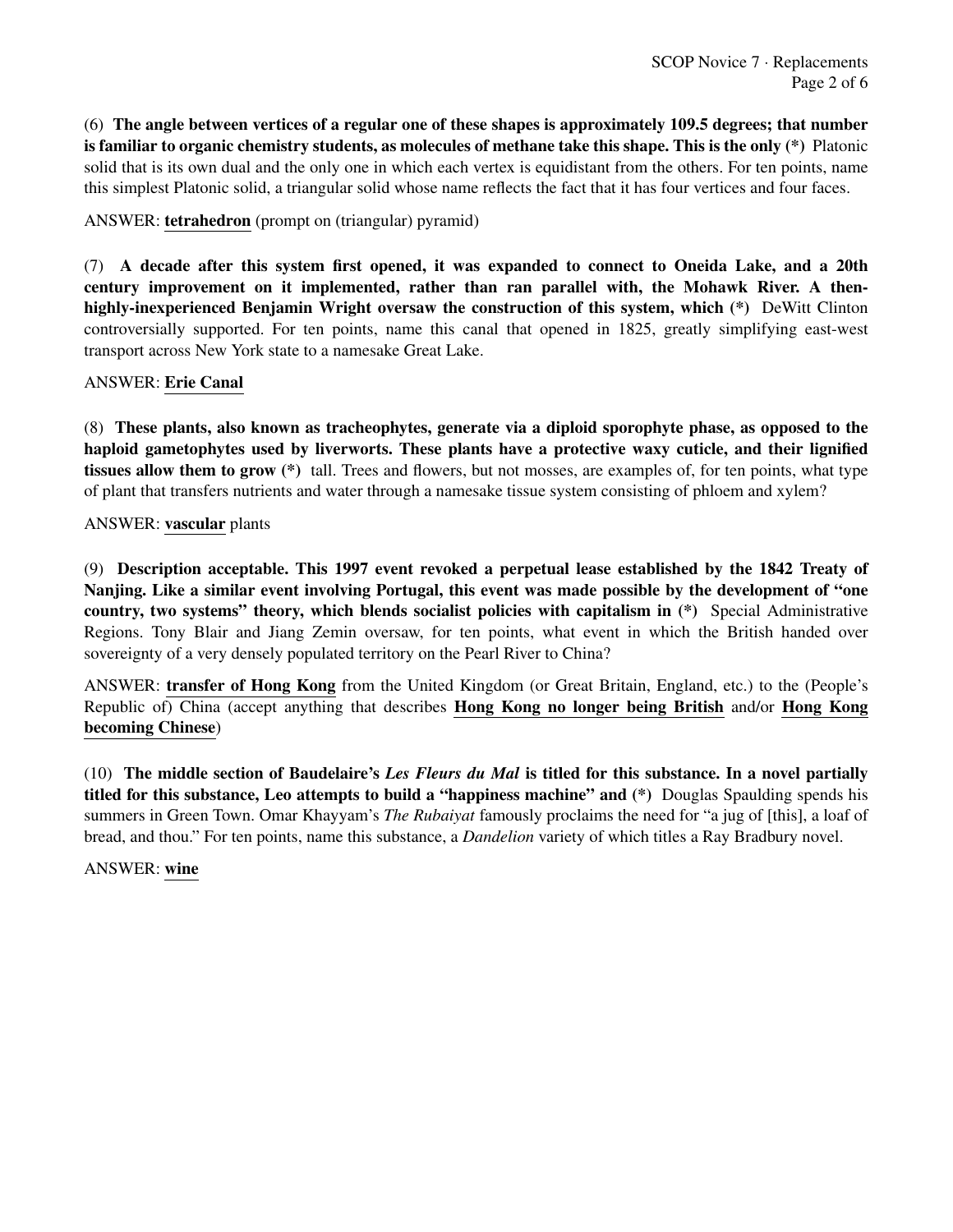# Bonuses

(1) This Catholic Queen promoted religious intolerance by issuing the Alhambra Decree, expelling Jews from her land, and by waging war against the Moors. For ten points each,

Name this wife of Ferdinand of Aragon. As a royal pair, they financially supported the voyages of Christopher Columbus.

# ANSWER: Isabella I of Castile

The marriage of Isabella of Castile and Ferdinand of Aragon essentially unified this modern European country.

# ANSWER: Spain

Isabella and Ferdinand completed this centuries-long Spanish campaign against Muslims in Europe with the 1492 surrender of Granada.

# ANSWER: Reconquista

(2) Ganymede, which orbits a different planet, is the only moon larger than this one. For ten points each,

Name this moon, the second largest in the solar system and the only one to have a dense atmosphere.

# ANSWER: Titan

Titan orbits this planet, whose ring system has been studied by the *Cassini* probe.

### ANSWER: Saturn

Saturn has a hexagonal cloud formation in this region of the planet. Water ice covers this region on both Mars and Earth, though a lake has annually formed at this spot on Earth since 2013.

# ANSWER: north pole (prompt on pole)

(3) This city is the setting of a novel in which an unnamed narrator stabs Ras the Destroyer during a race riot in a Manhattan neighborhood. For ten points each,

Name this American city whose boroughs are the settings of Ralph Ellison's *Invisible Man* and Betty Smith's *A Tree Grows in Brooklyn*.

#### ANSWER: New York City, New York

*Invisible Man* is partially set in this neighborhood in Manhattan, which was the namesake of an early twentieth century literary movement of black writers. A Langston Hughes poem named for this neighborhood asks, "What happens to a dream deferred? / Does it dry up / like a raisin in the sun?"

#### ANSWER: Harlem (accept Harlem Renaissance)

This black playwright borrowed a line from Langston Hughes's poem "Harlem" for the title of her play about the Younger family's struggles living in Chicago, *A Raisin in the Sun*.

#### ANSWER: Lorraine Vivian Hansberry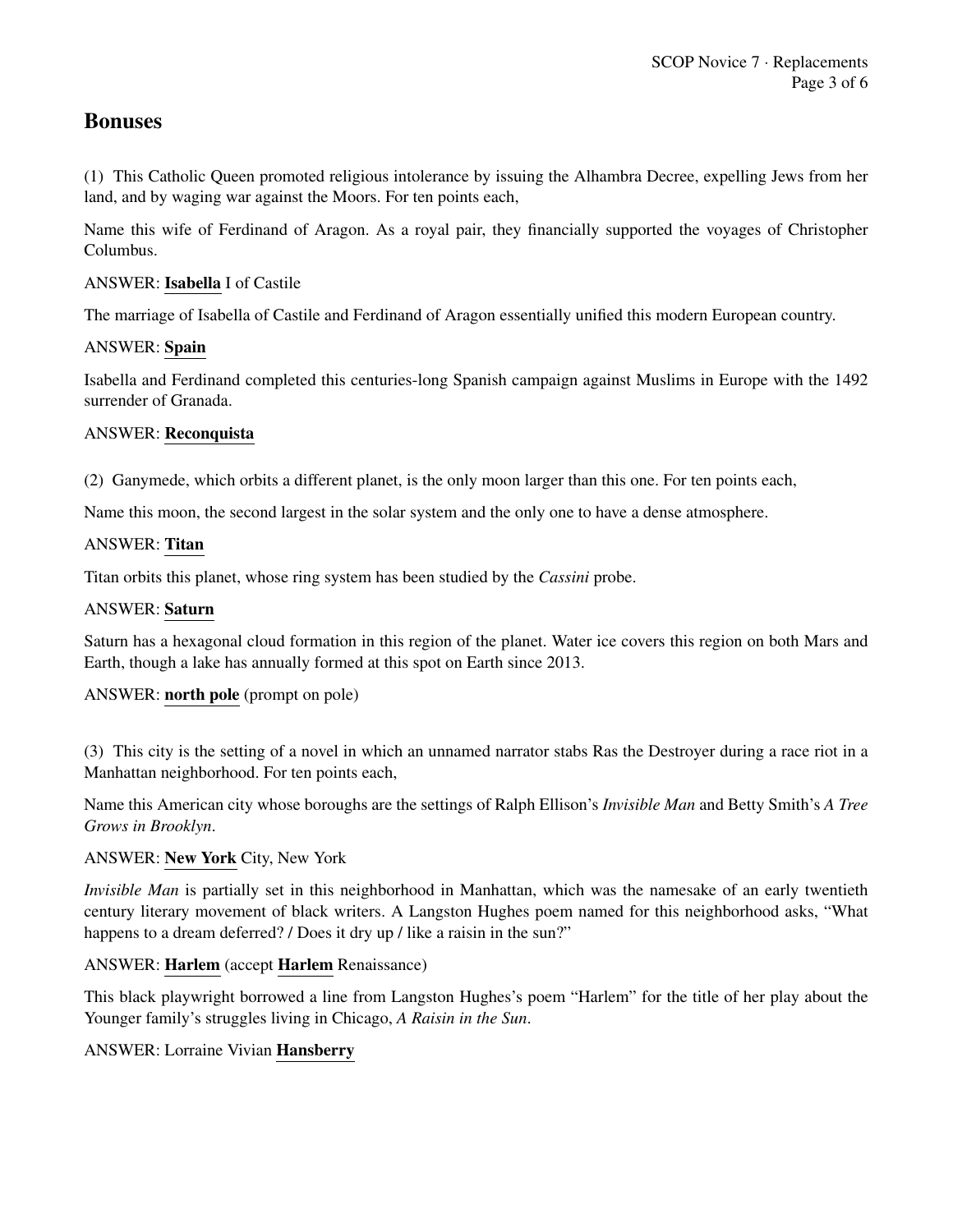(4) For ten points each, answer the following about multiplying 42 times 27. Note that the actual product, 1134, will not be an answer.

You may have written down a vertical multiplication problem and started to find 7 times 42, then progressed to 2 times 42 with a 0 in the ones column of your array. If so, you were following one of these sets of methodical instructions that will eventually result in a solution. This term is often used when talking about computer programming, as computers are machines for carrying out these processes.

#### ANSWER: algorithms

The sub-problem "7 times 42" might be re-written as "7 times the quantity 40 plus 2;" if so, this mathematical property notes that you can further re-write the problem as 7 times 40 plus 7 times 2.

#### ANSWER: distributive property (accept word forms like distribution)

This mnemonic is used as an algorithm to remember all steps in double-binomial distribution, which could - but probably wouldn't - be used in finding the answer to 42 times 27. This mnemonic reminds you of the four terms in the product, including the first and last.

ANSWER: FOIL (accept first, outer, inner, last; accept word forms, like outside for outer)

(5) In an 1895 speech at the Cotton States and International Exposition, this man noted that "the opportunity to earn a dollar in a factory [...] is worth infinitely more than the opportunity to spend a dollar in an opera house." For ten points each,

Name this African-American orator and founder of the Tuskegee Institute who argued for a "compromise" in which blacks would accept white political leadership in the south in exchange for education, employment, and equal treatment under the law.

#### ANSWER: Booker T. Washington

Opponents of Washington's "compromise" included W.E.B. DuBois, who co-founded this civil rights organization in 1909.

#### ANSWER: NAACP (accept National Association for the Advancement of Colored People)

Washington's 1895 speech promoting the "compromise" was given in this largest city in Georgia.

ANSWER: Atlanta (accept the Atlanta Compromise)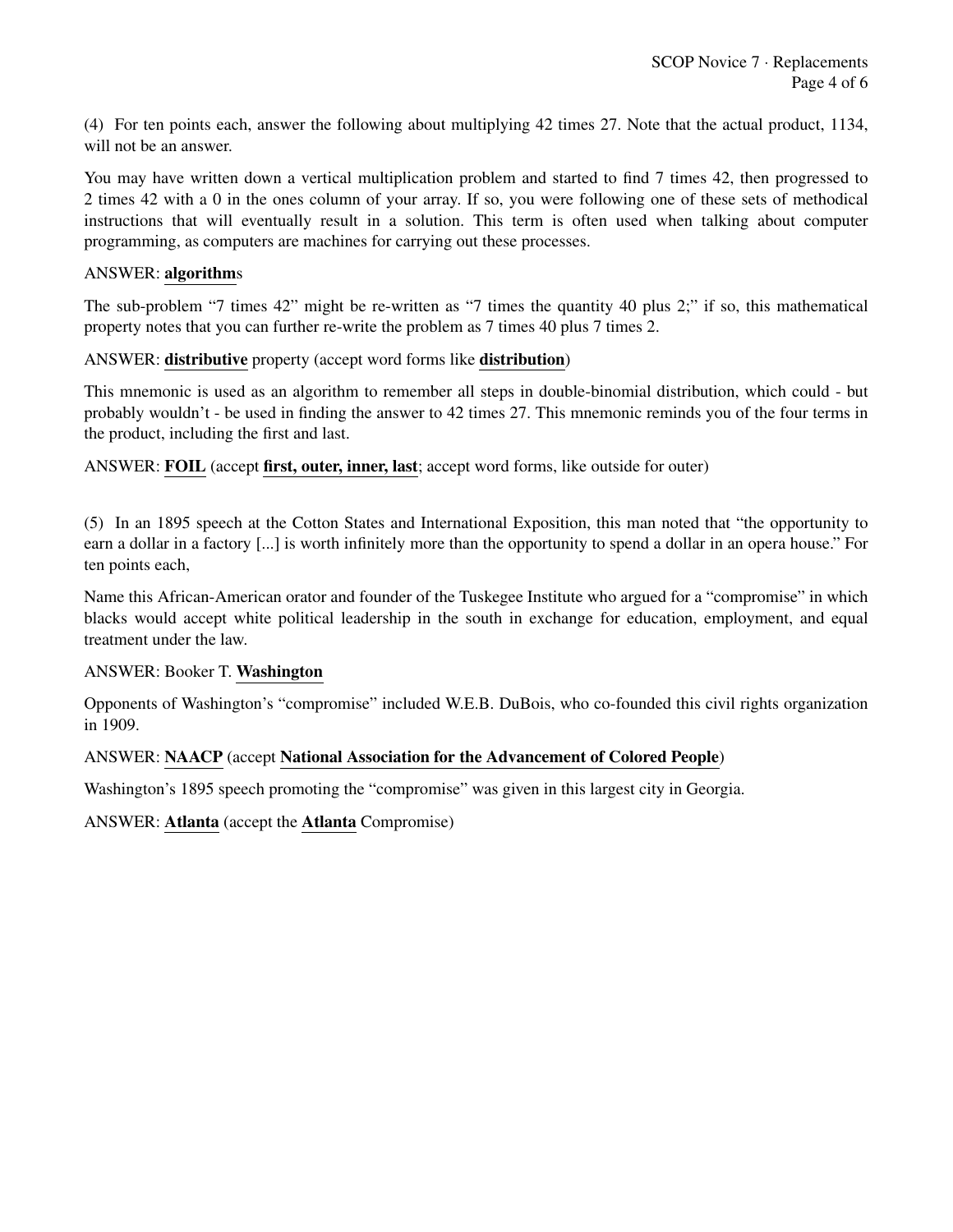(6) For ten points each, answer the following about the author of an early science fiction novel in which Dr Lidenbrock and his nephew Axel take a *Journey to the Center of the Earth*. For ten points each,

In *Journey to the Center of the Earth*, Lidenbrock and Axel travel through an Icelandic volcano to discover discover dinosaurs, electrically glowing clouds of gas, and an immense cavern in which a twelve-foot-tall humanoid herds these prehistoric relatives of the woolly mammoth.

#### ANSWER: mastodons (accept mammutids)

*Journey to the Center of the Earth* is by this French author of early science-fiction adventure novels, who also wrote *Around the World in Eighty Days* and a novel about Captain Nemo.

#### ANSWER: Jules Gabriel Verne

In this novel by Verne, Captain Nemo takes Pierre Aronnax aboard his submarine, the *Nautilus*, to investigate sharks and giant squid deep in the ocean.

ANSWER: Twenty Thousand Leagues Under the Sea: An Underwater Tour of the World (accept Vingt mille lieues sous les mers: Tour du monde sous-marin)

(7) For ten points each, answer the following about a 1909 experiment carried out by Robert Millikan.

The experiment measured the value of this quantity, symbolized e and equal to roughly 1.6 times 10 to the negative 19th coulombs.

ANSWER: elementary charge (accept the charge of the electron or charge of the proton; prompt on (electric) charge)

In the experiment, small drops of this substance were suspended between electrodes such that the electric force canceled the gravitational force.

#### ANSWER: oil (accept oil drop experiment)

Millikan conducted the oil drop experiment at this university in Illinois. It was also the site of Enrico Fermi's conduction of the first self-sustaining nuclear chain reaction.

#### ANSWER: University of Chicago